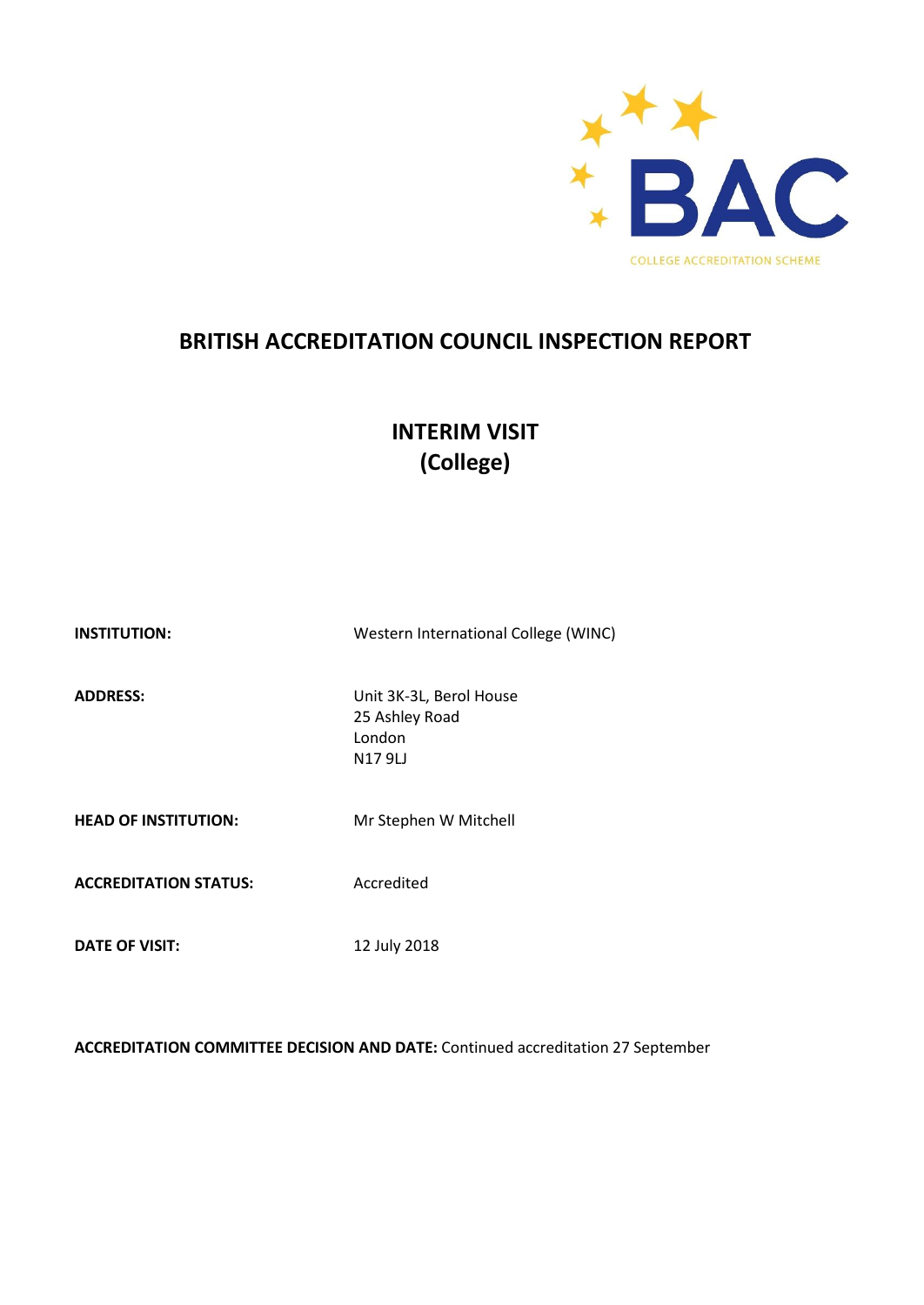#### **PART A - INTRODUCTION**

## **1. Background to the institution**

Western International College Limited (the Institution/WINC) was established in London in May 2016 as WINC Limited and changed its name to the current name in January 2017. The change of name was to avoid confusion with a similarly named college. The Institution is part of the Kartha Education Society (KES) group, which has been operating in the United Arab Emirates (UAE) since 2008.

The Chief Executive Officer (CEO), who is based in the UAE, is the sole proprietor and the day-to-day management of the Institution in London is delegated to the Principal. A senior administrator manages operational matters.

WINC aims to help its students gain world-respected qualifications and enrich their lives in a variety of disciplines, including business management and computing. The Institution in London was established to target local and Eastern European students. Due to the lack of uptake on the courses offered, the organisation has redirected its strategic aims to focus on courses offered in partnership with universities in the United Kingdom (UK). BAC accreditation is for the Institution in London only.

WINC moved to its current location in August 2016 and refurbished the premises to make them suitable for educational use. Located in North London on an upper floor of a converted mill, the premises are very close to central London and to good transport links.

Three students were recruited in October 2016 for a diploma in management course. Due to personal reasons, they withdrew before the end of the course.

## **2. Brief description of the current provision**

The Institution offers courses in business management and computing ranging from Level 3 to Level 7, which are accredited by Awards for Training and Higher Education (ATHE). It also offers additional courses, in partnership with the University of Lincoln and Solent University. These undergraduate courses comprise top-up Level 6 programmes, which are top-ups to the final year of a degree. The courses offered include Bachelor of Arts (BA Hons) Business Studies Top Up, Bachelor of Science (BSc Hons) Computer Science (Network Technology) Top Up and BSc Hons Computer Science (Information Systems) Top Up with the University of Lincoln and BSc Hons Business Administration Top Up and BSc Hons Computing Top Up with Solent University. The postgraduate courses offered are a Master of Business Administration and a Master of Science Applied Computing with Solent University.

The courses offered in conjunction with the University of Lincoln are exclusively online. Materials for the courses are provided by Lincoln. It is planned that what is normally a 30 week module will be completed in 15 weeks. The courses offered in conjunction with Solent University are exclusively delivered face-to-face. Students are required to attend a weekly session of three hours with occasional tutorials. All online and face-to-face courses have start dates in September or October, January and June. The Institution has received enquiries relating to the courses but no enrolments as yet.

A recent visit in May this year by the Rector and Vice Rector of the Women's Teacher Training University of Kazakhstan has resulted in a booking from their university for an English language training course with computer studies and a programme of cultural visits. The course will run for 14 weeks from September 2018. Ten students are registered. The Institution anticipates running more short language-based courses geared to students coming to the UK on short term study visas.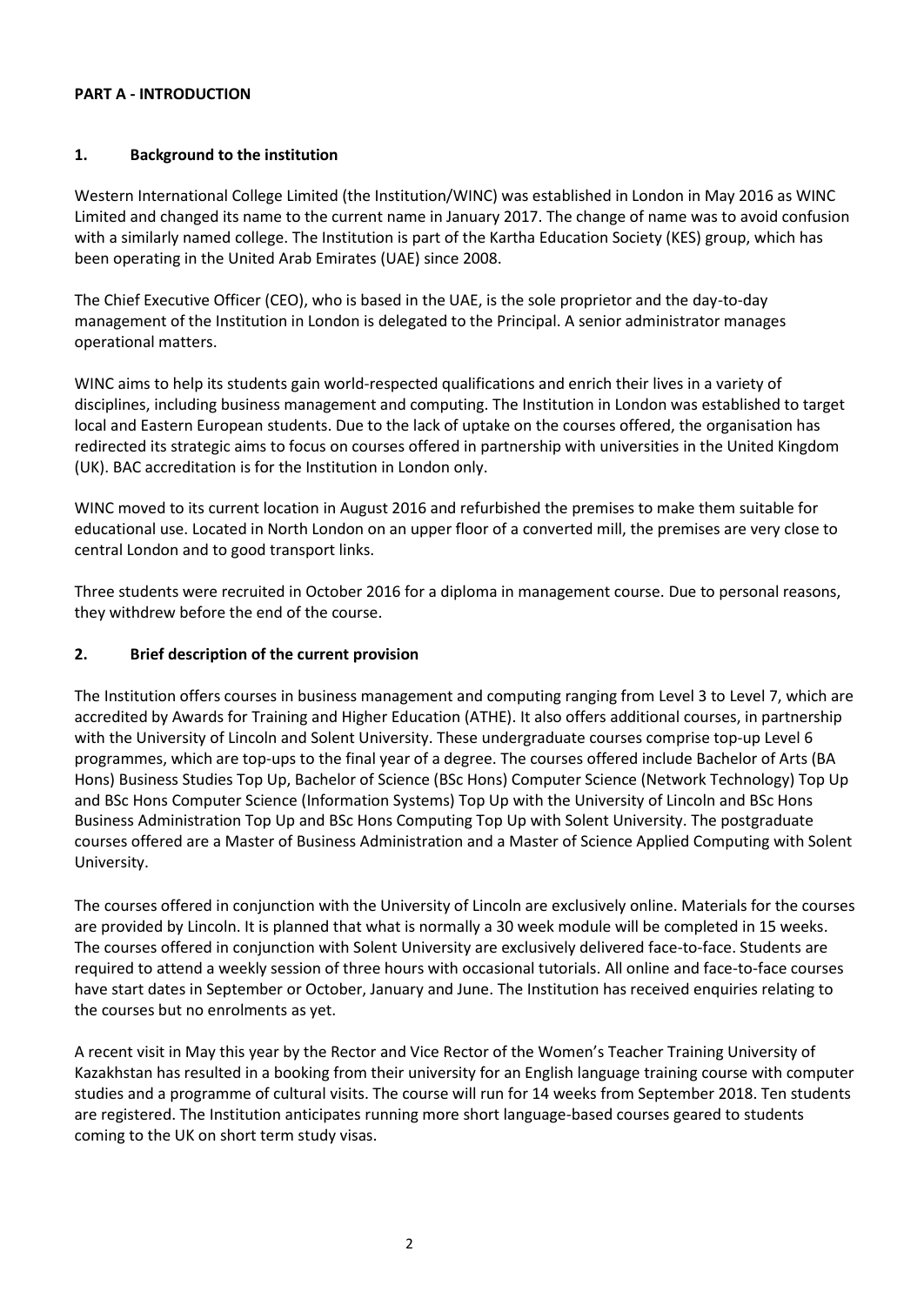## **3. Inspection visit process**

The inspection was carried out by one inspector over half a day. The inspector had a tour of the premises and a meeting was held with the Director, the Principal, the Centre Manager and the Registrar. The inspector also examined the website and scrutinised various documentation.

## **4. Inspection history**

Full inspection: 13 January 2017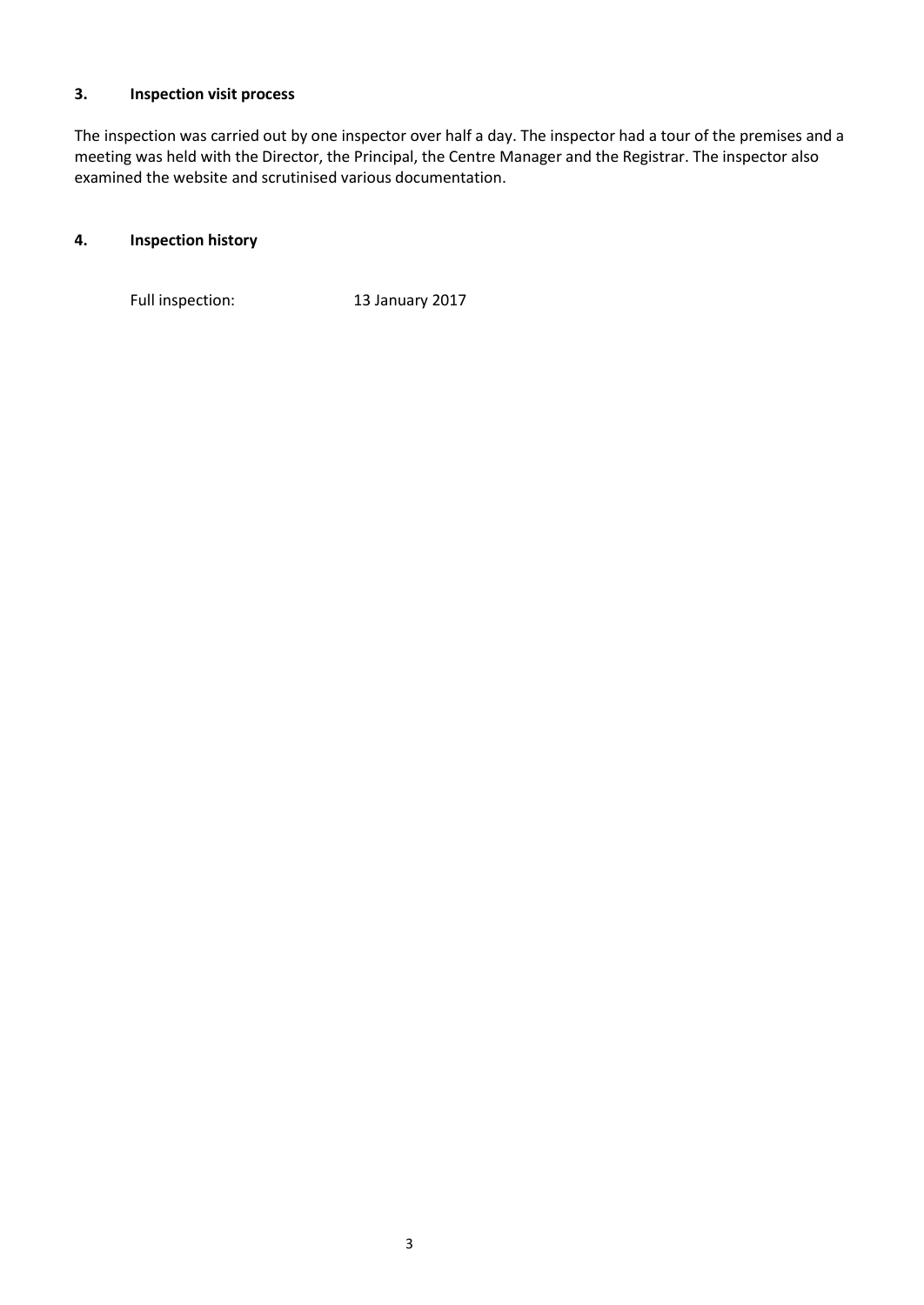#### **PART B – JUDGMENTS AND EVIDENCE**

*The following judgments and comments are based upon evidence seen by the inspector during the inspection and from documentation provided by the institution.*

## **1. Significant changes since the last inspection**

Due to the lack of take-up on courses previously offered, the Institution has widened the scope of its operation and recently concluded collaborative partnerships with two UK universities, the University of Lincoln and Solent University to offer top-up programmes to degree courses and post-graduate courses in business studies and computing. Additionally, the Institution is also offering short-term English language courses.

#### **2. Response to actions points in last report**

#### *4.1 The website must be completed to provide a full picture of the organisation and its facilities.*

The website has been updated to reflect the new university partnerships and corresponding courses. There is also brief information provided on the location and facilities of the London premises. The pictures on the website show students in environments that are not present at the London premises but are taken from WINC's overseas properties.

*7.2 The good mechanisms in place for obtaining feedback must be implemented and the results recorded and analysed.*

Since the last inspection there have been just three students enrolled on courses. None of these students completed the course and no feedback was collected during their programme.

*7.4 An appropriate mechanism for reporting on the institution's response to the feedback from the student body must be developed and implemented.*

The Institution has not developed any mechanism for dealing with student feedback.

## *11.3 WINC must implement its system for classroom observations.*

Whilst the diploma course was running with the three participants, opportunities for classroom observations were not taken up and consequently there is no documented evidence that the quality of classroom teaching and learning is being monitored.

#### **3. Response to recommended areas for improvement in last report**

*It is recommended that WINC provides job descriptions for all staff.*

Appropriate job descriptions are now in place for all staff members.

*The administrative and other policies and procedures should be reviewed to ensure that they all fully represent the current stage of development of the Institution.*

The administrative and other policies and procedures have been satisfactorily reviewed to eliminate references which are not relevant to the Institution.

*WINC should consider developing a checklist for the staff and student files to ensure the consistency of the documentation.*

Comprehensive checklists for staff and student files have been drafted and are now in use.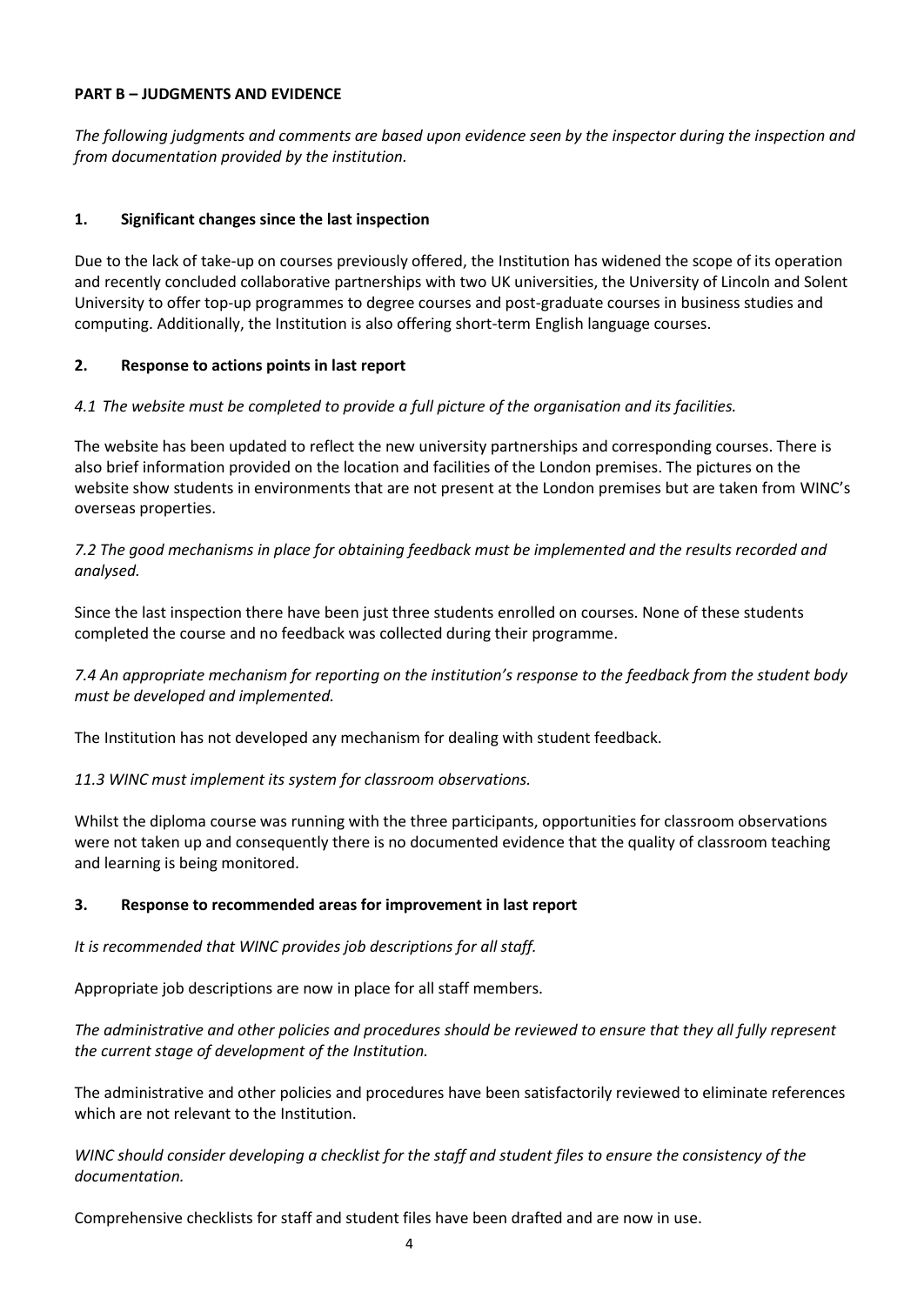*It is recommended that the templates for the unit and module evaluations are reviewed to ensure they fully reflect the current stage of development of the Institution.*

The templates for the unit and module evaluations have not been updated due to the lack of students.

It is recommended that WINC fully implements its policies and procedures for staff appraisal and the use of the *Individual Learning Plan (IILP) to record students' initial learning goals and progress.*

No staff appraisals have taken place since the Institution has been established. The ILP is comprehensive and provides useful information on learning goals and progress.

## **4. Compliance with BAC accreditation requirements**

4.1 Management, Staffing and Administration (spot check)

|                                                                                                                                                                                                | Met | Partially met | Not met |  |
|------------------------------------------------------------------------------------------------------------------------------------------------------------------------------------------------|-----|---------------|---------|--|
| The standards are judged to be                                                                                                                                                                 |     |               |         |  |
| <b>Comments</b>                                                                                                                                                                                |     |               |         |  |
| There is a stable well qualified and experienced management and administration team.                                                                                                           |     |               |         |  |
| Appropriate job descriptions have been drafted and are in staff files.                                                                                                                         |     |               |         |  |
| No staff appraisals have been carried out.                                                                                                                                                     |     |               |         |  |
| 4.1 The website has been appropriately up-dated to show the new courses but does not currently give an<br>accurate representation of the Institution's premises and facilities.                |     |               |         |  |
| 7.2 7.4 Appropriate mechanisms are in place to obtain feedback. These have not been implemented and<br>there is no mechanism in place to report to students on the response to their feedback. |     |               |         |  |

## 4.2 Teaching, Learning and Assessment (spot check)

|                                                                                       | Met | Partially met | Not met |  |
|---------------------------------------------------------------------------------------|-----|---------------|---------|--|
| The standards are judged to be                                                        |     |               |         |  |
| <b>Comments</b>                                                                       |     |               |         |  |
| 11.3 No classroom observations took place during the course that ran in October 2016. |     |               |         |  |

## 4.3 Student Welfare (spot check)

|                                                                                                                                | Met | Partially met | Not met |  |  |
|--------------------------------------------------------------------------------------------------------------------------------|-----|---------------|---------|--|--|
| The standards are judged to be                                                                                                 |     |               |         |  |  |
| <b>Comments</b>                                                                                                                |     |               |         |  |  |
| The Institution has appropriate policies to cover the safeguarding of vulnerable adults, disability matters and<br>complaints. |     |               |         |  |  |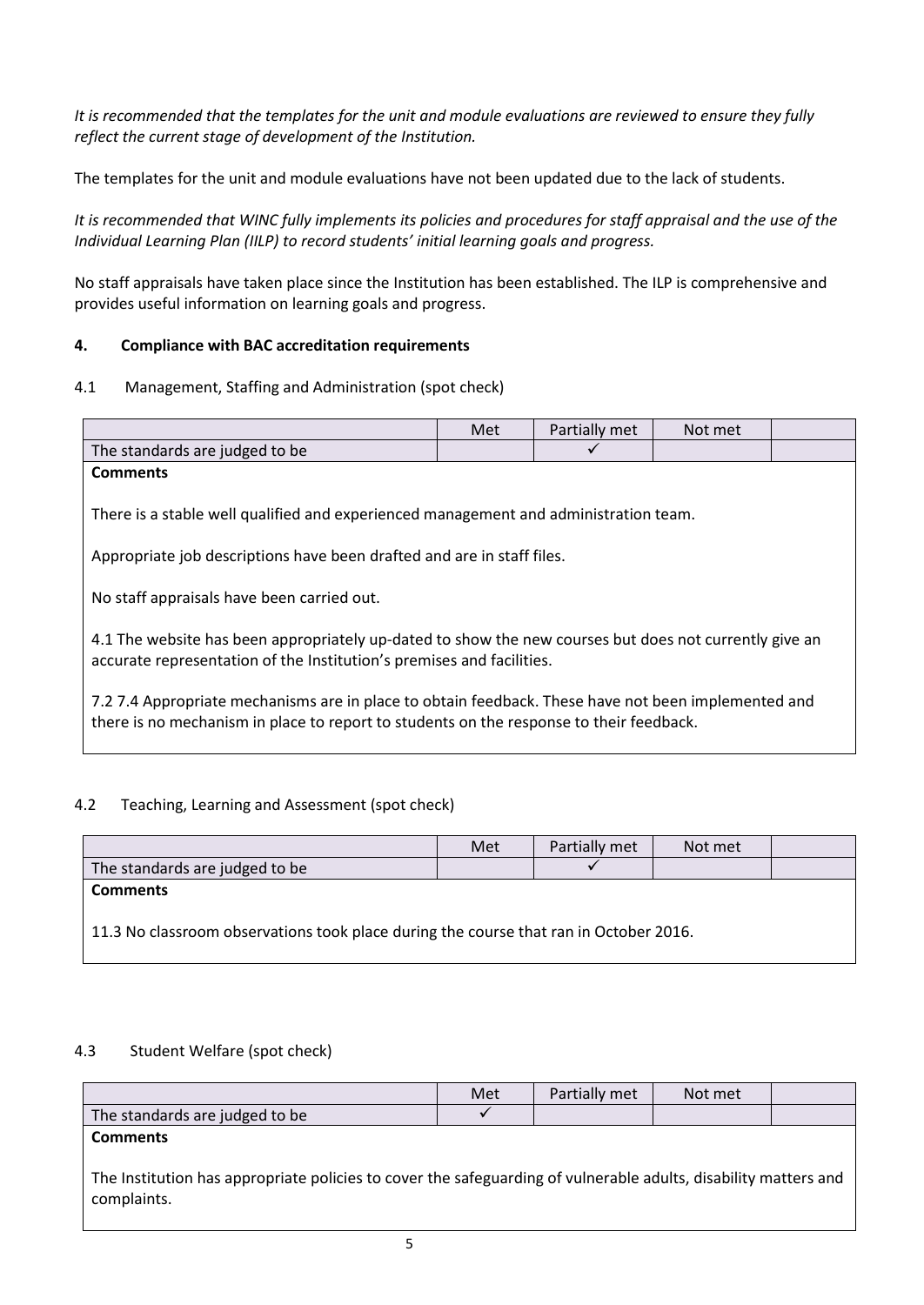Staff are on hand to provide appropriate pastoral and other personal support.

# 4.4 Premises and Facilities (spot check)

|                                                                                                                                                                                                                                                                                                                                                                                                            | Met | Partially met | Not met |  |
|------------------------------------------------------------------------------------------------------------------------------------------------------------------------------------------------------------------------------------------------------------------------------------------------------------------------------------------------------------------------------------------------------------|-----|---------------|---------|--|
| The standards are judged to be                                                                                                                                                                                                                                                                                                                                                                             |     |               |         |  |
| <b>Comments</b>                                                                                                                                                                                                                                                                                                                                                                                            |     |               |         |  |
| The College premises are in a central location and well served by public transport.<br>The offices and classrooms on an upper floor of a building complex, are in good decorative order with<br>comfortable and modern classroom furnishings. One room is set out as an Information Technology (IT) room<br>with multiple workstations. There is a small library and a kitchenette which students can use. |     |               |         |  |